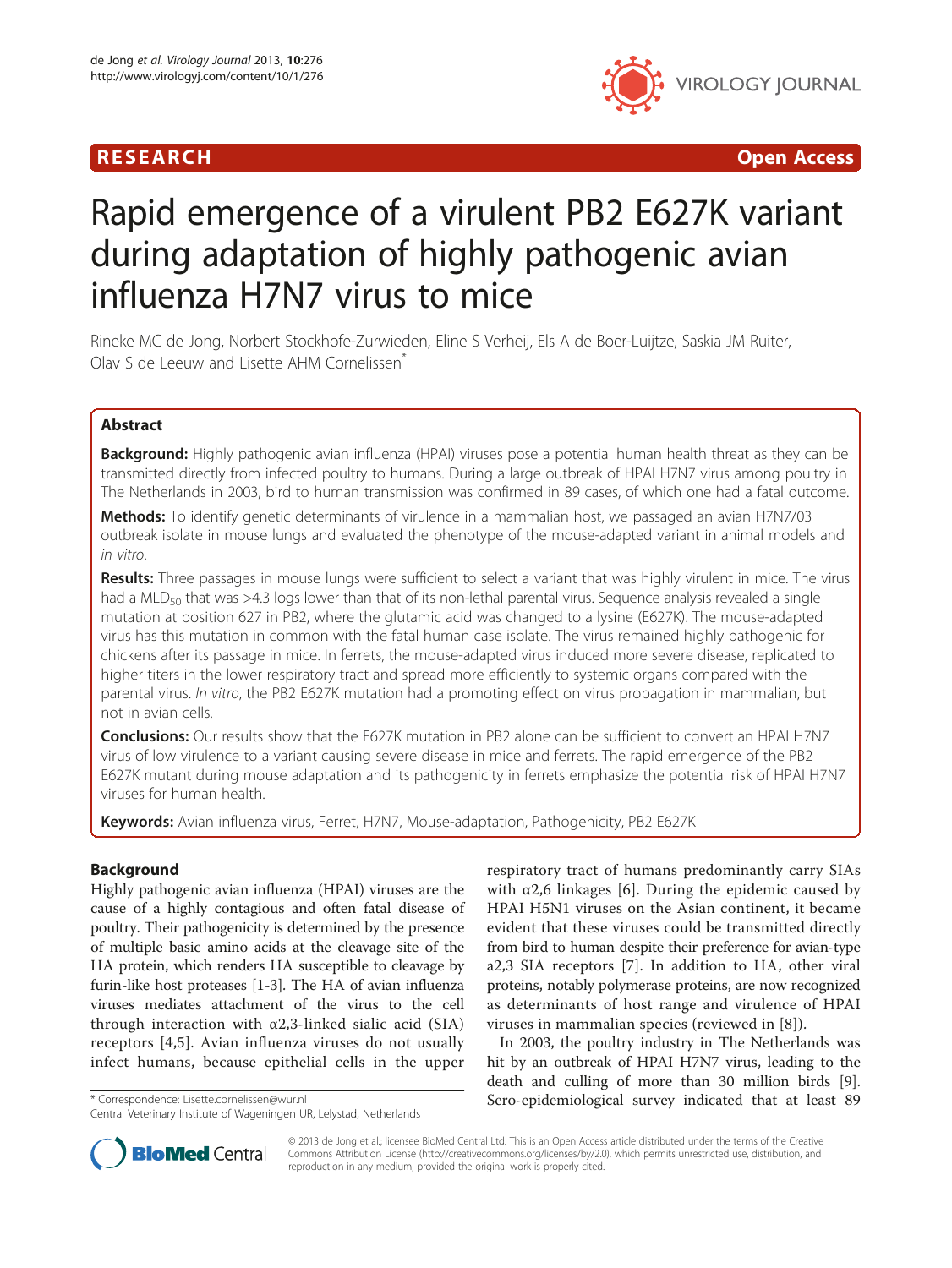persons had become infected by the time the epidemic ended [[10\]](#page-9-0). Infected persons displayed signs of conjunctivitis and sometimes mild flu-like disease. One person became seriously ill and ultimately died from respiratory complications. Sequence analysis revealed 14 amino acid differences between the virus isolated from this fatal case (A/Netherlands/219/03) and the prototype chicken isolate (A/ch/Netherlands/1/03) [[11](#page-9-0)]. One of those was present at position 627 of the PB2 protein, where the glutamic acid was substituted by a lysine (E627K). The PB2 E627K mutation distinguished the A/Netherlands/219/03 virus from other avian and human H7N7/03 outbreak isolates [[12,13](#page-9-0)]. PB2 and the other viral polymerase proteins, PB1 and PA, form the polymerase complex of influenza viruses, which, along with NP, regulates replication and transcription of the viral genome [\[14,15](#page-9-0)]. Residue 627 of PB2 has been identified as an important determinant of host range and pathogenicity of avian influenza viruses in a mammalian host [\[16-20](#page-9-0)]. Studies in mice confirmed that this is also the case for H7N7/03 viruses. The A/Netherlands/219/03 virus was shown to be highly lethal to mice, in contrast to an H7N7/03 isolate obtained from a human conjunctivitis case (A/Netherlands/33/03). When 627K was introduced into PB2 of A/Netherlands/33/03, the virus acquired a lethal phenotype, whereas A/Netherlands/219/03 became low-virulent after introduction of glutamic acid at this position [\[21](#page-9-0)]. Pathogenicity studies with A/Netherlands/ 219/03 virus in ferrets also suggested an important role for PB2 627K, but a contribution of additional mutations in the genome was not excluded [[22](#page-9-0)].

Although valuable data on virological aspects of H7N7/03 outbreak viruses have since become available [[21,23](#page-9-0)], there is still little information on the molecular changes required for host adaptation and enhanced virulence of HPAI H7N7 viruses in mammals. Sequencing of avian viral isolates indicated that human adaptation markers evolved in poultry [[12,23\]](#page-9-0), but 'the impact of these specific mutations for public health risk is yet uncertain' [[13](#page-9-0)]. Ferrets are considered suitable to predict the outcome of influenza virus infection in humans, because they have, unlike mice, predominantly human-type  $\alpha$ 2,6-linked SIA receptors in their upper respiratory tract [\[24-26\]](#page-9-0). Another advantage of this model is that ferrets exhibit clinical signs of influenza disease similar to humans [[27\]](#page-9-0). The mouse can serve as a convenient mammalian model to study in a laboratory setting the molecular changes arising during adaptation of influenza viruses to a new host [[24,28](#page-9-0)]. Serial lung passages in mice have been used to identify mutations that are critical for host change and enhanced virulence in mammals [\[29](#page-9-0)-[31\]](#page-9-0). Such mouse adaptation experiments with H7N7/03 viruses have not been reported before. Here, we performed a mouse-adaptation experiment, in which one of the HPAI H7N7/03 chicken isolates, A/ch/Netherlands/621557/03, was serially passaged in

mouse lungs. We then compared the virulence of the mouse-adapted variant with that of the parental chicken virus using the mouse and ferret as mammalian models. Our results show that three passages in mice were sufficient to select a PB2 E627K mutant that was highly lethal to mice and displayed enhanced pathogenicity in ferrets.

#### Results

#### Adaptation of chicken H7N7/03 virus to mice

Previously, we had observed that the A/ch/Netherlands/ 621557/03 isolate (designated as chH7N7 virus) was not lethal for mice, even at a dose of  $10^6$  TCID<sub>50</sub> (unpublished observations). To increase its virulence in mice (BALB/c), the chH7N7 virus was repeatedly passaged in mouse lungs. On day 4 of each passage, the lungs were harvested and virus titers determined in pooled lung homogenates. The initial infection with chH7N7 virus yielded a titer of  $10^{6.5}$ TCID50/g tissue. Virus titers increased during subsequent passages to  $10^{8.0}$  TCID<sub>50</sub>/g at the second passage (P2) and  $10^{8.5}$  TCID<sub>50</sub>/g at the third passage (P3). Following inoculation of the P3 lung suspension, all 3 extra mice tested became ill and died 7 days after infection (data not shown).

# Virulence of mouse-adapted H7N7/03 virus in mice and chickens

The virus present in pooled lung homogenate after 3 passages was propagated in embryonated chicken eggs to prepare the maH7N7 virus stock, which was subsequently used to assess the virulence of the mouse-adapted variant in mice. For this purpose, groups of 10 BALB/c mice were inoculated with increasing doses of maH7N7 virus. For comparison, two groups of 10 mice were inoculated with different doses of chH7N7 virus. The percentages of survival and mean body weights per group observed after infection are shown in Figure [1.](#page-2-0) Mice inoculated with  $10^6$  TCID<sub>50</sub> of chH7N7 virus showed considerable weight loss, but all survived. When a dose of  $10^3$  TCID<sub>50</sub> was given, one mouse died on day 13 post infection (p.i.), but all other mice survived without showing weight loss or other signs of disease. In contrast, mice inoculated with the same dose of maH7N7 virus began to lose weight soon after infection and all died 7 to 9 days later. Even with a dose as low as 50  $TCID_{50}$  of maH7N7, 50% of the mice died. Thus, three mouse passages selected a virus with a  $MLD<sub>50</sub>$  titer that was at least 4.3 logs lower than that of the chH7N7 virus (assuming that the  $MLD_{50}$  of the chH7N7 virus was higher than  $10^6$  TCID<sub>50</sub>).

Based on the standard OIE test, avian influenza viruses with an intravenous pathogenicity index (IVPI) in 6-weekold chickens greater than 1.2 (out of a possible maximum of 3.0) are considered highly pathogenic. The chH7N7 virus had an IVPI of 2.9 [\[32](#page-9-0)]. We examined the pathogenicity of the maH7N7 virus in chickens following respiratory tract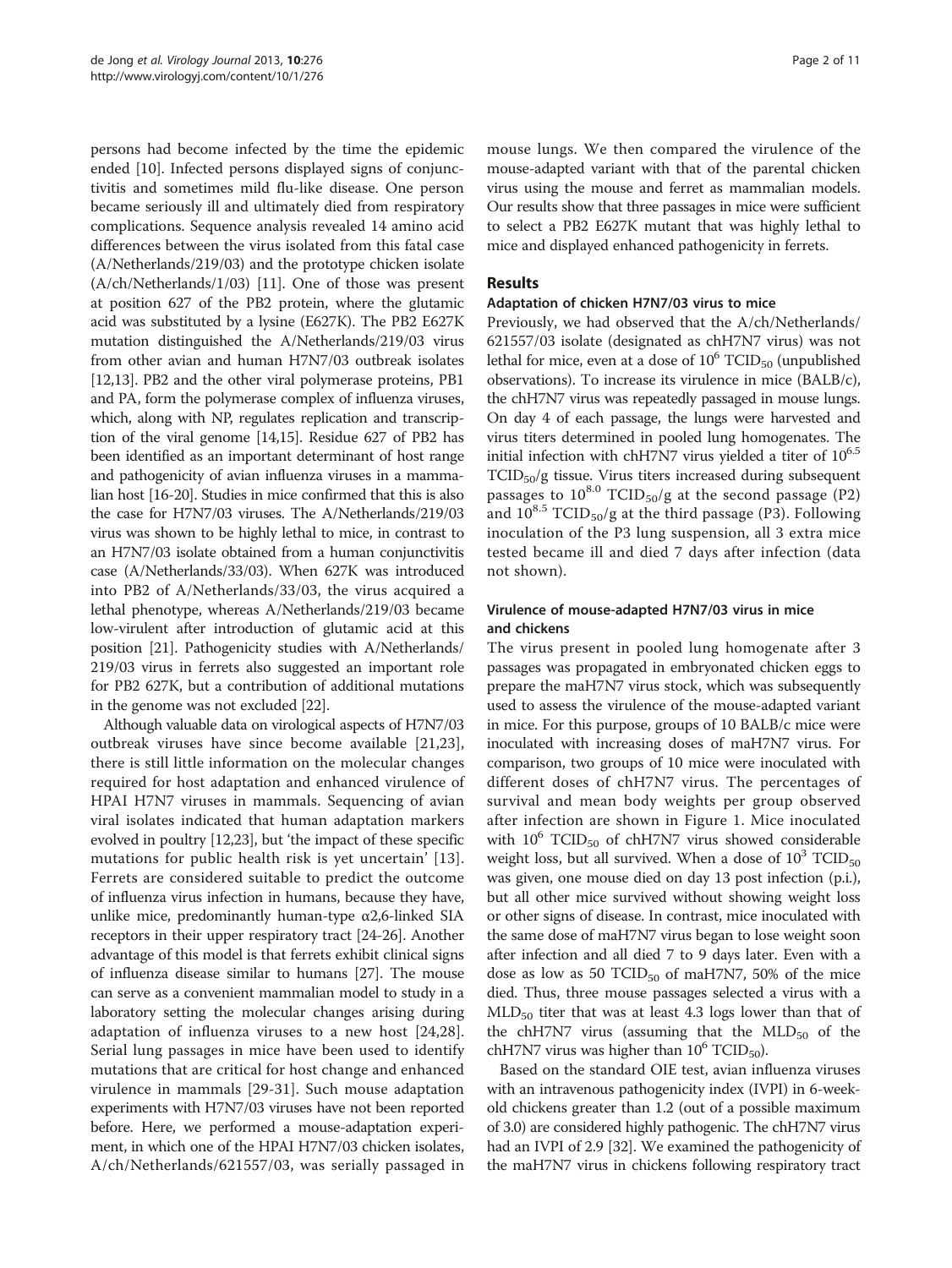<span id="page-2-0"></span>

exposure by inoculating virus via the combined intranasal and intratracheal (IN/IT) route. The results indicated that the PB2 E627K mutant was lethal for chickens. Similar to what was previously observed after IN/IT administration of the chH7N7 virus [\[32\]](#page-9-0), inoculation of maH7N7 virus resulted in rapid death of the birds; one chicken died on day 2 and the other 4 chickens died on day 3 p.i., corresponding with an IN/IT pathogenicity index of 2.6.

#### Sequence analysis

We sequenced the entire genome of both viruses and found that the maH7N7 virus differed from the chH7N7 virus by only one amino acid at position 627 of PB2, where glutamic acid was changed into a lysine (E627K). Subsequent sequence analysis of the PB2 gene of virus present in P3 lung homogenates confirmed the presence of PB2 E627K. The PB2 sequence of virus from the P2 lung homogenate revealed that 627E was substituted already after the second mouse passage. Table [1](#page-3-0) shows the amino acid sequence of the chicken virus selected for this study compared to that of other human and avian H7N7/03 viruses. The chH7N7 virus differed from the A/ch/Netherlands/1/03 prototype at only one position in NA (T164N). The maH7N7 and A/Netherlands/219/03 viruses had 14 amino acid differences, but shared the 627K in PB2.

#### Growth of H7N7/03 viruses in cell culture

In vitro growth of maH7N7 and its parental virus was assessed by analysis of plaque formation in cell cultures. As shown in Figure [2](#page-3-0)A and B, infection of MDCK cells with maH7N7 virus resulted in plaques that were 2.7-fold larger than those of the chH7N7 virus. The maH7N7 virus produced larger plaques (2.2-fold) also in monkey kidneyderived VERO cells. No difference in plaque size between the maH7N7 and chH7N7 viruses was observed in QM5 cells, a quail myogenic cell line [\[33\]](#page-9-0). When the replication kinetics of both viruses were examined, we found that the maH7N7 virus replicated faster than the chH7N7 virus in MDCK cells, yielding titers that were 1.6 logs higher at 24 and 32 h p.i. (Figure [2C](#page-3-0)). However, the maH7N7 and chH7N7 viruses produced similar growth curves in QM5 cells (Figure [2](#page-3-0)D), which was consistent with their plaque phenotypes. These results indicate that the maH7N7 virus was more efficient at replicating in mammalian cells than the chH7N7 virus.

# Pathogenicity of H7N7/03 viruses in ferrets

Next, we examined whether the PB2 E627K mutation in the chicken virus also had an effect on its pathogenicity in ferrets. To this end, two groups of 7 ferrets each were inoculated with  $10^{7.4}$  TCID<sub>50</sub> of maH7N7 or chH7N7 virus and one group was mock-infected. In each group, 3 animals were euthanized on day 5 p.i. for post mortem examination; the other 4 animals were monitored for clinical signs and body weight during 14 days after infection. From day 3 onwards, clinical signs were observed in maH7N7-infected ferrets, including lethargy, sneezing and respiratory distress. These symptoms were also observed in ferrets infected with chH7N7 virus, but were generally milder, had a later onset and the animals recovered earlier (Figure [3A](#page-4-0) and B). Furthermore, ferrets in the maH7N7-infected group displayed loss of appetite from day 6 to 9 p.i., whereas reduction of food intake was reported only on day 7 p.i. for the chH7N7-infected group. All chH7N7-infected ferrets survived (Figure [3C](#page-4-0)). Of the ferrets infected with maH7N7 virus, two needed to be euthanized (one on day 11 and 12 each) because of severe illness; one animal exhibited severe lethargy (a score of 3), weakness and trembling, while the other was persistently lethargic (a score of 2 for 8 days). Ferrets in the chH7N7 group lost maximal  $~5\%$  of their initial body weight, whereas those in the maH7N7 group lost maximal  $\sim$ 9% of their weight (Figure [3D](#page-4-0)). On day 14 p.i., one chH7N7-infected animal showed a sudden drop in body weight, but no severe signs of disease or pathological changes in the lungs. Mock-infected animals did not show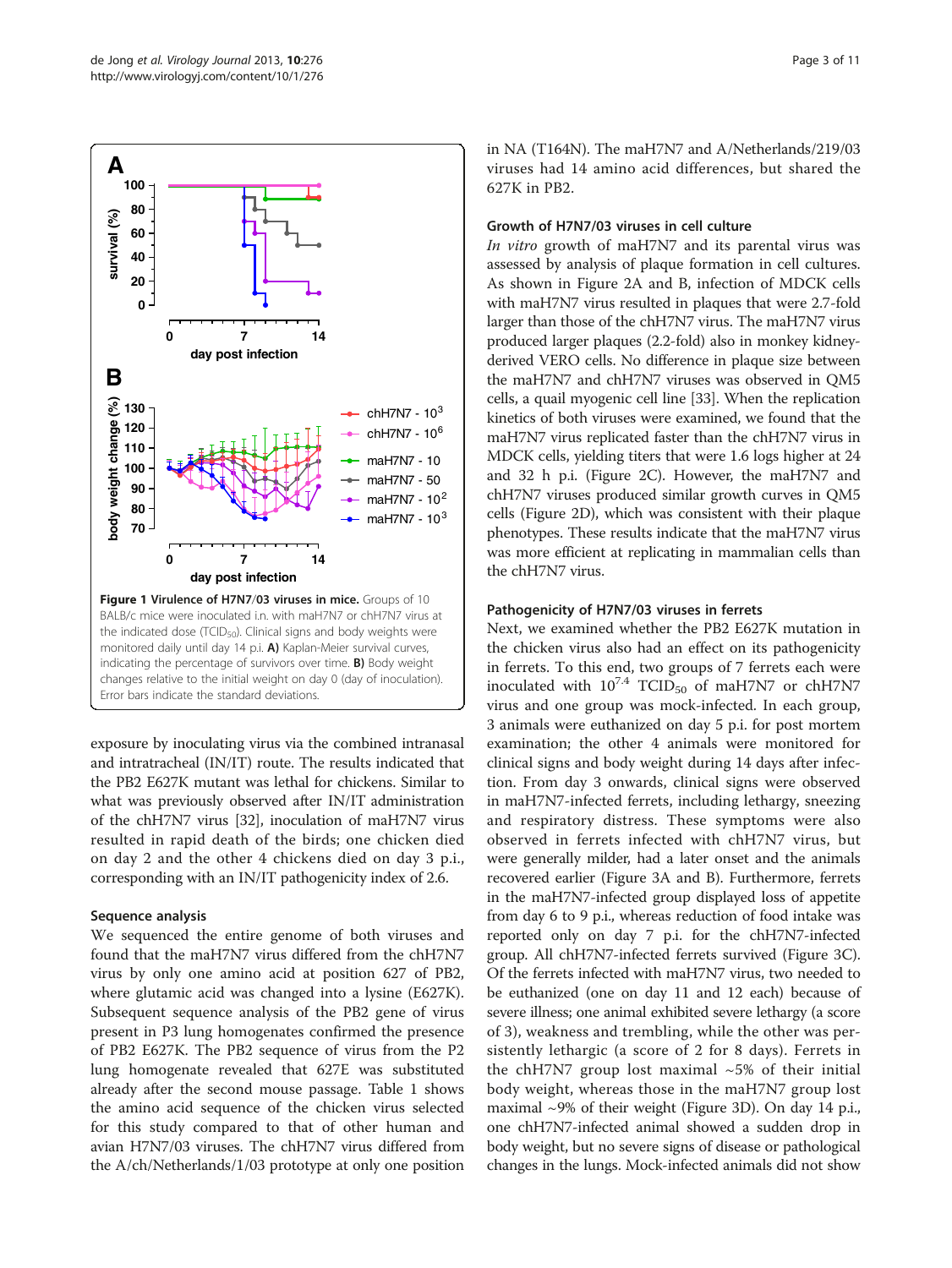#### <span id="page-3-0"></span>Table 1 Comparison of amino acid sequences of different H7N7/03 viruses

| <b>Virus</b>   | Amino acid identity at indicated position <sup>a</sup> |     |                 |         |         |                        |                      |         |        |              |         |         |         |           |         |        |
|----------------|--------------------------------------------------------|-----|-----------------|---------|---------|------------------------|----------------------|---------|--------|--------------|---------|---------|---------|-----------|---------|--------|
|                |                                                        |     | PB <sub>2</sub> |         |         | <b>HA</b><br><b>PA</b> |                      |         | ΝA     |              |         |         |         | <b>NS</b> |         |        |
|                | 79                                                     | 297 | 355             | 563     | 627     | 666                    | 13                   | 143     | 416    | 164          | 308     | 346     | 442     | 458       | 126     | 137    |
| A/ch/1/03      | S.                                                     | V   | R               | Q       | Ε       | H.,                    |                      | A       | К      |              | Ν       | A       |         | P         | Κ       | V      |
| chH7N7         |                                                        |     |                 |         | $\cdot$ |                        | $\cdot$              | $\cdot$ | $\sim$ | N            | $\cdot$ | $\cdot$ | $\sim$  |           | $\cdot$ | $\sim$ |
| maH7N7         |                                                        |     |                 | $\cdot$ | К       |                        | $\ddot{\phantom{a}}$ | $\cdot$ | $\sim$ | <sup>N</sup> | $\cdot$ | $\cdot$ | $\cdot$ | $\cdot$   | $\cdot$ | $\sim$ |
| $A/33/03^b$    | $\cdot$                                                |     | <b>.</b>        | $\cdot$ | $\cdot$ | $\cdot$                | $\cdot$              | $\cdot$ | $\sim$ | $\cdot$      | $\cdot$ | $\cdot$ | $\cdot$ | $\cdot$   | R       | $\sim$ |
| $A/219/03^{c}$ |                                                        |     | К               | R       | К       |                        | S                    |         | R      |              | S       | V       | A       | S         |         |        |

 $^a$ Amino acids are indicated by single letters; dots represent amino acids identical to the A/ch/Netherlands/1/03 (A/ch/1/03) prototype [\[11](#page-9-0)].

 $^{\prime\prime}$ Influenza A/Netherlands/33/03, isolated from human conjunctivitis case [\[11\]](#page-9-0). <sup>c</sup>Influenza A/Netherlands/219/03, isolated from fatal human case [\[11](#page-9-0)].



Figure 2 Growth of H7N7/03 viruses in cell culture. A) Plaque formation. MDCK, VERO or QM5 cells were infected with ~50 PFU of virus and stained with amido black after 7 days of incubation. B) Quantification of plaque size in MDCK, VERO and QM5 cells. The mean plaque size (measured in mm<sup>2</sup>) of chH7N7 is plotted relative to that of maH7N7 (set at 100%). Error bars represent the standard deviations. The asterisk indicates significant difference in mean plaque size (P < 0.05). C, D) Growth kinetics of H7N7/03 viruses. MDCK (C) or QM5 cells (D) were infected with chH7N7 or maH7N7 virus at an m.o.i. of 0.001 TCID<sub>50</sub> per cell. Culture supernatants were harvested at 8, 24, 32, 48 and 72 h p.i. and virus titers were determined by end-point titration in MDCK cells. Shown are means from duplicate experiments with error bars indicating standard deviations. The dotted line indicates the lower limit of virus detection. Undetectable titers were assigned a value of 1.3.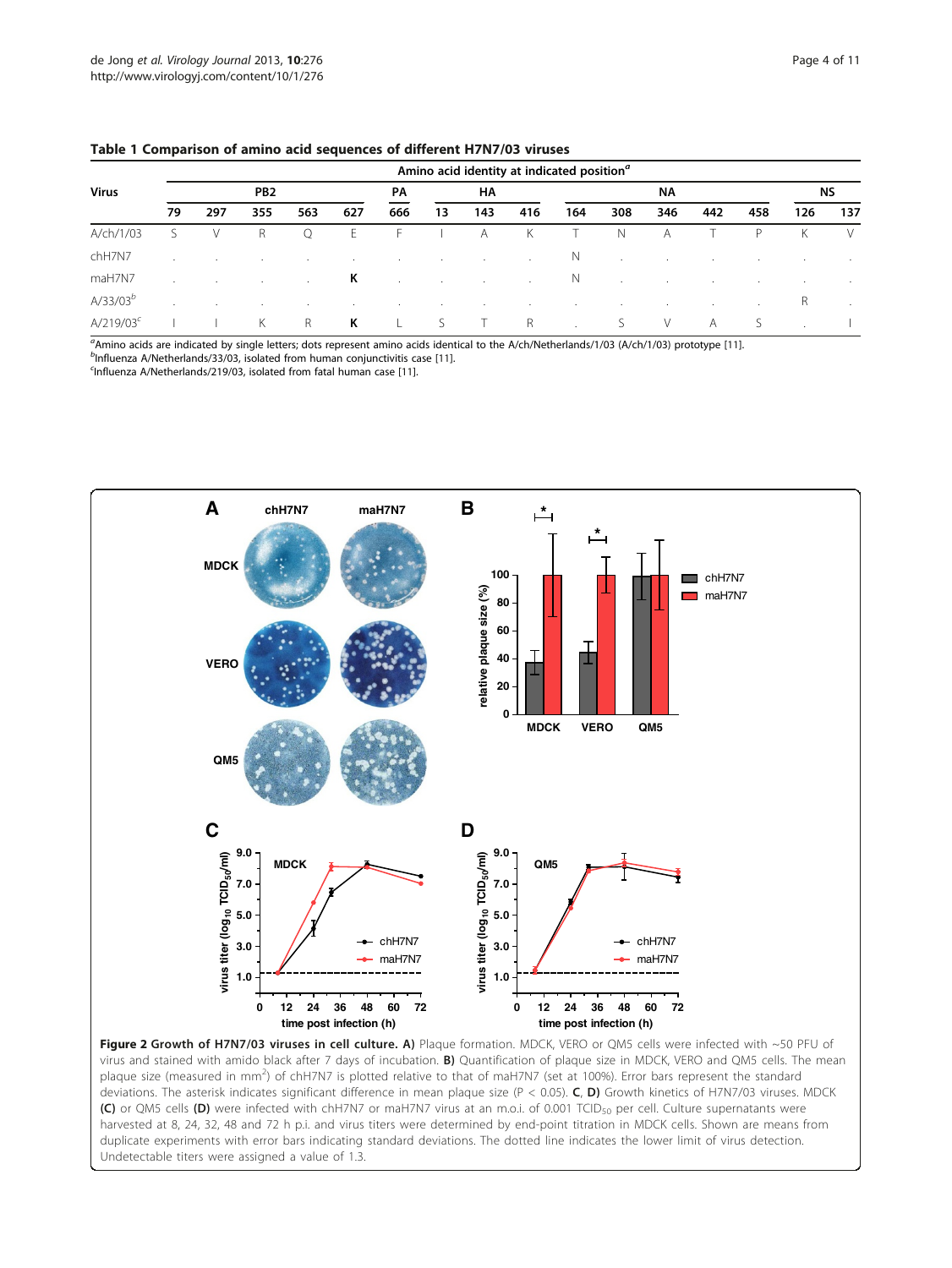any signs of disease and gained weight over time. All chH7N7 and maH7N7 virus-infected ferrets exhibited H7 hemagglutination inhibiting (HI) antibody titers (geometric mean titers of 420 and 680, respectively) on day 14 p.i.

Pathological examination of the lungs at day 5 p.i. revealed foci of consolidation in two chH7N7-infected ferrets in 1 or 2 lobes affecting  $~1$  or 3% of lung tissue (Table [2](#page-5-0)). Comparable lesions were observed in all three maH7N7-infected animals in 1 to 3 lobes affecting  $\sim$ 3 to 5% of lung tissue. Histopathological changes in the lungs were similar in character in both infection groups; however, the lesions were more severe and affected a greater percentage of tissue in lungs infected with maH7N7 virus

than in lungs infected with chH7N7 virus (Figure 3E). The lungs of maH7N7-infected ferrets showed alveolar hemorrhages, infiltrations of granulocytes, lymphocytes and histiocytes in the alveoli, and necrotizing bronchiolitis with obliteration of bronchioli. No histopathological changes were found in other organs, except in one chH7N7 infected animal, which had foci of mononuclear cell infiltrates in the liver.

Gross pathology at the end of the study revealed that, in the lungs of three of four animals infected with chH7N7 virus, foci of consolidation were present in 1 or 2 lobes, involving  $\sim$ 1 to 3% of lung tissue (Table [2](#page-5-0)). Multifocal to coalescing consolidated areas were observed in 5 or 6

**day post infection E F 5 5** histology score **4 histology score 4** histology score **histology score 3 3 2 2 1 1 0 0 maH7N7** chH7N7 chH7N7 maki/N7 **mock mock** Figure 3 Pathogenicity of H7N7/03 viruses in ferrets. Ferrets were inoculated i.n. with 10<sup>74</sup> TCID<sub>50</sub> of either maH7N7 or chH7N7 virus. As negative control, one group of ferrets was mock-infected. On day 5 p.i., 3 of the 7 animals per group were euthanized for post mortem examination. The remaining animals were monitored for clinical signs and body weight changes during 14 days p.i. A) Median scores for lethargy. B) Median scores for sneezing (if a ferret was euthanized, the last assigned score was carried forward). C) Kaplan-Meier survival curves. D) Mean body weight changes relative to baseline weights at day 0. Only 2 ferrets of the maH7N7 group remained on day 13 p.i. Error bars represent standard deviations. E, F) Semi-quantitative scoring of histopathological changes in lung tissues. Microscopic lung changes were scored on a scale of 0 to 5 as detailed in the Methods section. Each point represents the histology score of an individual animal and horizontal bars represent the median group scores. Lungs were examined  $E$ ) on day 5 and  $F$ ) on day 14 p.i. or when an animal needed to be euthanized before the end of the study period (one on day 11 and 12 each, shown with open circles).

<span id="page-4-0"></span>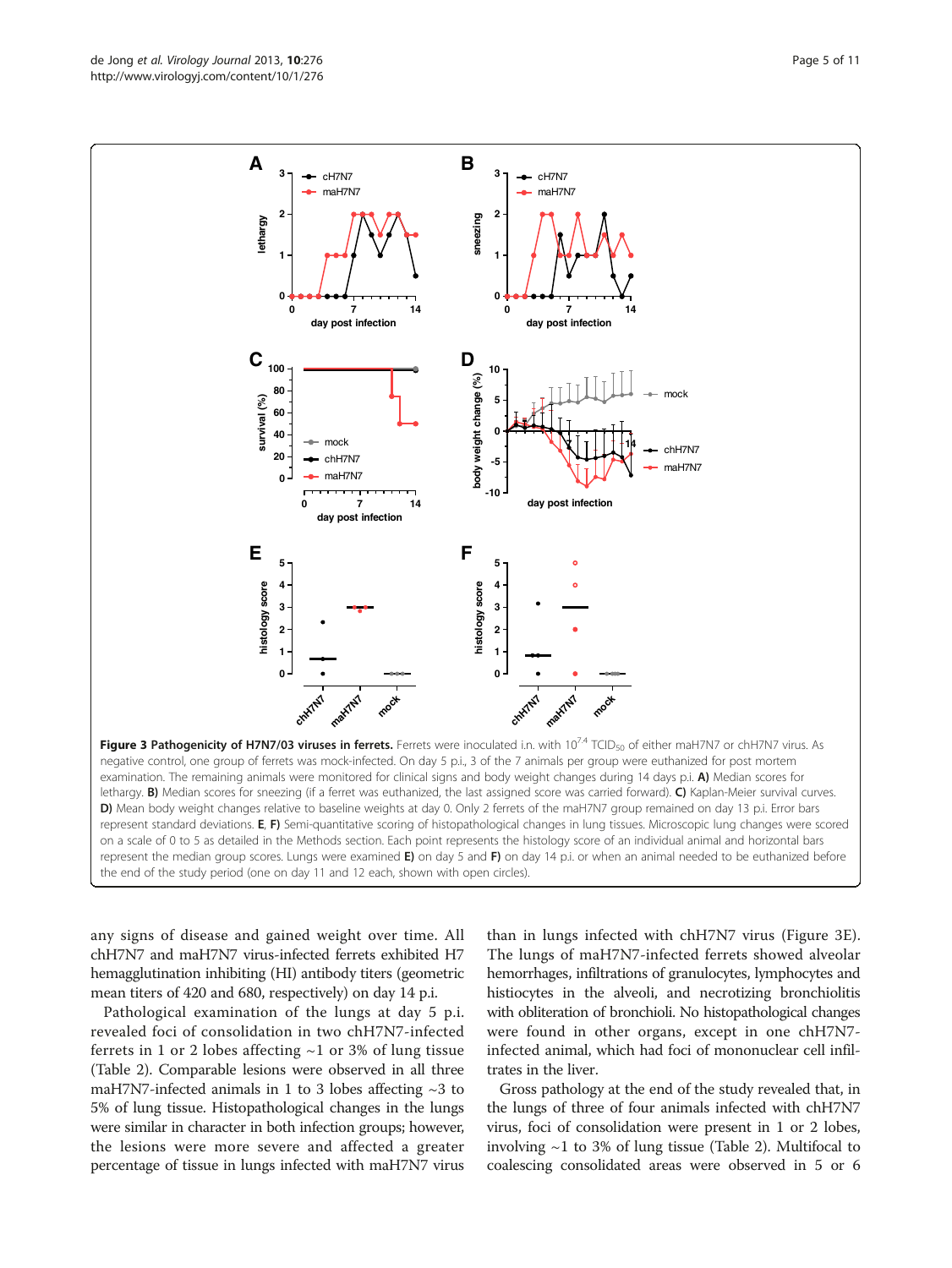| <b>Virus</b> | Gross pathological lung lesions on indicated time p.i. |              |                   |                                      |              |                   |  |  |  |  |  |  |  |
|--------------|--------------------------------------------------------|--------------|-------------------|--------------------------------------|--------------|-------------------|--|--|--|--|--|--|--|
|              |                                                        | Day 5        |                   | End of the study <sup><i>a</i></sup> |              |                   |  |  |  |  |  |  |  |
|              | No. of animals <sup>b</sup>                            | No. of lobes | Area affected (%) | No. of animals                       | No. of lobes | Area affected (%) |  |  |  |  |  |  |  |
| chH7N7       | 2/3                                                    |              | I. 3              | 3/4                                  | 1. 1. 2      | 1, 3, 3           |  |  |  |  |  |  |  |
| maH7N7       | 3/3                                                    | 1, 2, 3      | 3, 3, 5           | 3/4                                  | 3.5.6        | 10, 25, 30        |  |  |  |  |  |  |  |
| mock         | 0/3                                                    | X            | X                 | 0/4                                  | X            | X                 |  |  |  |  |  |  |  |

<span id="page-5-0"></span>Table 2 Gross pathology in lungs of ferrets infected with H7N7/03 virus

 $^a$ On day 11 and 12 for the two fatal cases, on day 14 for all survivors.

 $^{\mathrm{\scriptscriptstyle{D}}}$ Number of animals with gross lung pathology/total number of animals.

 $x = no$  pathological findings.

lobes in total affecting  $\sim$  25 to 30% of the lungs of the two fatal cases of maH7N7 infection and in 3 lobes with  $\sim$ 10% lung tissue affected in one of the two surviving animals of this group. Histopathology of lungs of ferrets infected with chH7N7 virus revealed only a few, small areas with atelectasis or slight interstitial pneumonia, sometimes with mild, focal bronchitis. Lesions were more severe and extended to larger areas in the lungs of ferrets infected with maH7N7 virus (Figure [3](#page-4-0)F). In these lungs, we observed multifocal, interstitial pneumonia, alveolar hyperplasia, peribronchitis and, particularly in the two fatal cases, fibrinous alveolar exudate with many mononuclear cells. There was slight to moderate infiltration of lymphocytes and histiocytes in liver tissues from animals of both infection groups. Focal lymphohistiocytic encephalitis was seen in both fatal cases of maH7N7 infection. No pathological changes were detected in organs of the mock-infected controls. In conclusion, the maH7N7 virus generally induced more severe disease with more extensive lung pathology than did the chH7N7 virus.

#### Replication of H7N7/03 viruses in ferrets

Nasal washes were collected from ferrets on alternate days from day 1 to 9 p.i. and tested for the presence of virus. The nasal wash titers of the maH7N7 and chH7N7 viruses were comparable until day 5 p.i. (range, 4.3 - 5.9  $TCID<sub>50</sub>/ml; Figure 4A).$  $TCID<sub>50</sub>/ml; Figure 4A).$  $TCID<sub>50</sub>/ml; Figure 4A).$  The chH7N7 virus was no longer detected or shed only at low level by day 7 p.i. At this time point, maH7N7 virus continued being shed with a mean titer that was 2.4 logs higher than that of the chH7N7 virus (range,  $3.3 - 5.8$  TCID<sub>50</sub>/ml).

After necropsy on day 5 p.i., viral loads were determined in respiratory tissues and other organs. The results are shown in Figure [4B](#page-6-0) and Table [3.](#page-7-0) Virus was detected in all nasal turbinate samples with similar mean titers for both viruses, although only two samples could be tested in the chH7N7 group. Viral titers in the trachea and lungs of ferrets infected with maH7N7 virus tended to be higher (2 and 2.5 logs on average, respectively) than those measured after infection with chH7N7 virus. In two of three maH7N7-infected ferrets, virus was detected in multiple organs, including the intestines, kidney, spleen, liver, heart and brain, indicating systemic infection. Infectious chH7N7

virus was recovered only from the respiratory tract, except in one animal, which had a virus titer in the brain. The recovery of chH7N7 from the brain, and not from other extra-respiratory organs, of one animal is consistent with previous observations [[21,22\]](#page-9-0) and was suggested to be due to virus ascending via sensory nerves directly from the nose to the brain and not the result of systemic virus distribution [[34,35](#page-9-0)]. Since olfactory bulb tissues were not sampled separately, this could not be confirmed.

#### **Discussion**

The high incidence of human infections during the Dutch epidemic in 2003, including one fatal case, has raised concerns regarding the potential risk of HPAI H7N7 viruses to human health. To identify molecular changes that are critical for host adaptation and pathogenicity of these viruses in mammals, we generated a mouse-adapted variant of one of the avian H7N7/03 viruses isolated at the earliest stage of the 2003 outbreak and evaluated its phenotype in animal models and in vitro.

Mouse passaging rapidly gave rise to a variant that differed from its avian parent only by the PB2 E627K mutation. The mouse-adapted variant has this mutation in common with the A/Netherlands/219/03 virus, indicating that experimental adaptation of the H7N7/03 virus to mice selected the same mutation as occurred during adaptation to humans under natural conditions. The PB2 E627K mutant was significantly more virulent for mice than its non-lethal parental virus ( $> 4.3$  logs decrease in MLD<sub>50</sub> value). A dose of  $10^3$  TCID<sub>50</sub> resulted in 100% lethality, which was in agreement with the lethality observed for the A/Netherlands/219/03 virus [[21,22\]](#page-9-0). Evaluation of both viruses in ferrets revealed that the maH7N7 virus generally caused more severe disease with more pronounced lung pathology, necessitating euthanasia of two of the four animals. Although mean viral titers in the upper respiratory tract were initially not markedly different, the mouseadapted virus was shed for one day longer. The virus exhibited clear replicative advantage over the chH7N7 virus in the lower respiratory tract and spread more efficiently to systemic organs. The contribution of PB2 627K to pathogenicity of the A/Netherlands/219/03 virus has previously been demonstrated in mice [[21](#page-9-0)]. Our results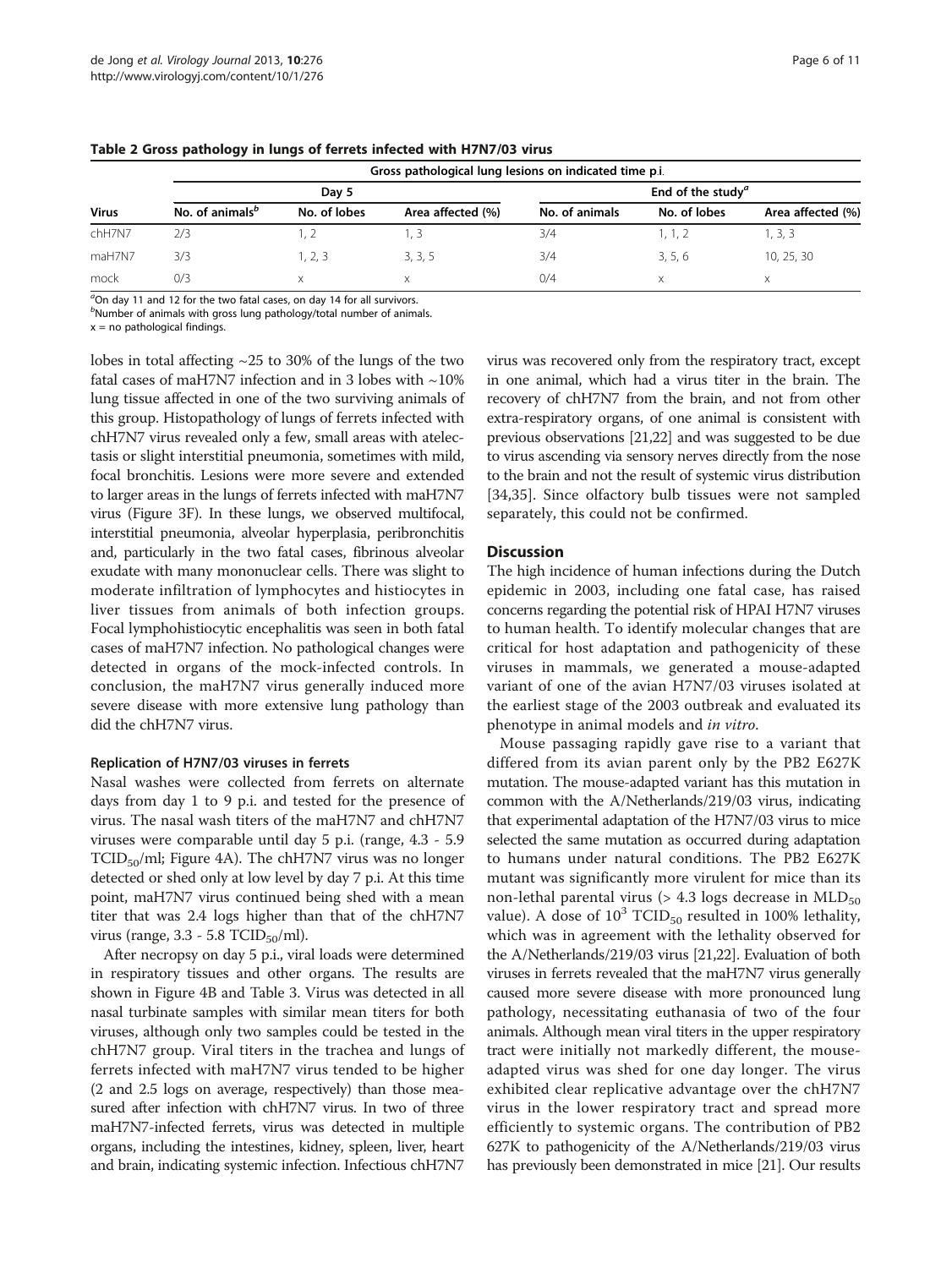<span id="page-6-0"></span>

show that mouse adaptation of HPAI H7N7 virus is driven by PB2 and that PB2 E627K is an important virulence factor of the virus not only in mice, but also in ferrets.

Viral growth performances in cultured cells correlated with the pathogenicity or level of virus replication observed in the animal models. The maH7N7 virus showed growth characteristics comparable to that of the parental virus in cells of avian origin and retained intranasal pathogenicity in chickens; however, it grew with greater efficiency in MDCK (canine) and VERO (monkey) cells and replicated to higher titers in lungs of mice and ferrets. Others have already shown that, in agreement to observations for other influenza subtypes, PB2 627K in A/Netherlands/219/03 had a promoting effect on virus replication in mammalian cells by increasing the activity of the avian polymerase [\[23](#page-9-0)]. As the PB2 sequence of the maH7N7 virus is identical to that of A/Netherlands/219/03 (Table [1](#page-3-0)), we conclude that maH7N7 pathogenicity in the mouse and ferret models solely resulted from the increased potential of the adapted PB2 polymerase to replicate in cells from different mammalian species.

Previous work has shown that mutation A143T in HA induced enhanced replication and tissue distribution, but

not pathogenicity, of the A/Netherlands/219/03 virus in mice. This mutation, adding a potential glycosylation site at position 141, was found responsible for a change in SIA receptor specificity from exclusively  $α2,3$  to both  $α2,3$  and α2,6 linkages [\[21,23](#page-9-0)]. Altered receptor binding properties of HA seemed not to be critical for virulence and systemic spread of the maH7N7 virus in ferrets, given the fact that the chicken virus used in our study binds only to  $\alpha$ 2,3-linked SIAs [\[23\]](#page-9-0) and its adaptation to mice was not accompanied by changes in HA. In this regard, the maH7N7 virus shows similarity to the HPAI A/Vietnam/ 1203/04 H5N1 virus that also spread to different organs in ferrets despite having avian-type SIA specificity. It was suggested that reduced ability to attach to mammalian host cells can be compensated by more efficient replication of the genome by PB2 627K, resulting in higher yield of progeny virus in an infected cell [[36](#page-9-0)].

De Wit and co-workers [[23\]](#page-9-0) used in vitro systems to investigate the molecular basis of differences in pathogenicity between the human A/Netherlands/219/03 and A/Netherlands/33/03 viruses. They found that, in addition to PB2 E627K and HA A143T, amino acid substitutions in PA (F666L) and NA (N308S, A346V, T442A and P458S; Table [1](#page-3-0)) accounted for enhanced replication of A/Netherlands/219/03 virus in human cells, suggesting a causal link to adaptation and fatal disease in the human host. Genetic analysis of a large panel of outbreak viruses isolated from poultry revealed that, with the exception of PB2 E627K, these amino acid substitutions were already present in poultry viruses [\[12,23\]](#page-9-0) and obviously did not result from human adaptation. It is noteworthy that the chicken isolate used in our study did not have any of these substitutions or other known potential virulence/human adaptation markers [[13](#page-9-0),[30\]](#page-9-0). Yet, the virus was able to establish a productive infection in ferrets, yielding substantial titers, while the PB2 E627K substitution appeared to be sufficient for induction of severe disease. These observations suggest that HPAI H7N7 viruses may have pathogenic potential in humans without involvement of additional, replication-enhancing amino acids, although some of them may facilitate host adaptation or, in combination with PB2 627K, further increase the virulence. It will be of interest to passage H7N7/03 viruses in ferrets to establish whether the PB2 E627K mutant emerges within a similar small number of passages when viruses are replicating in an human-like α2,6 SIA-rich environment.

#### Conclusions

This study shows that the PB2 E627K mutation, also present in the fatal human case virus, can be sufficient to convert a HPAI H7N7 virus of low virulence into a variant causing severe disease and death in mice and ferrets. Our results underline the importance of PB2 627K in modulating host specificity and pathogenicity in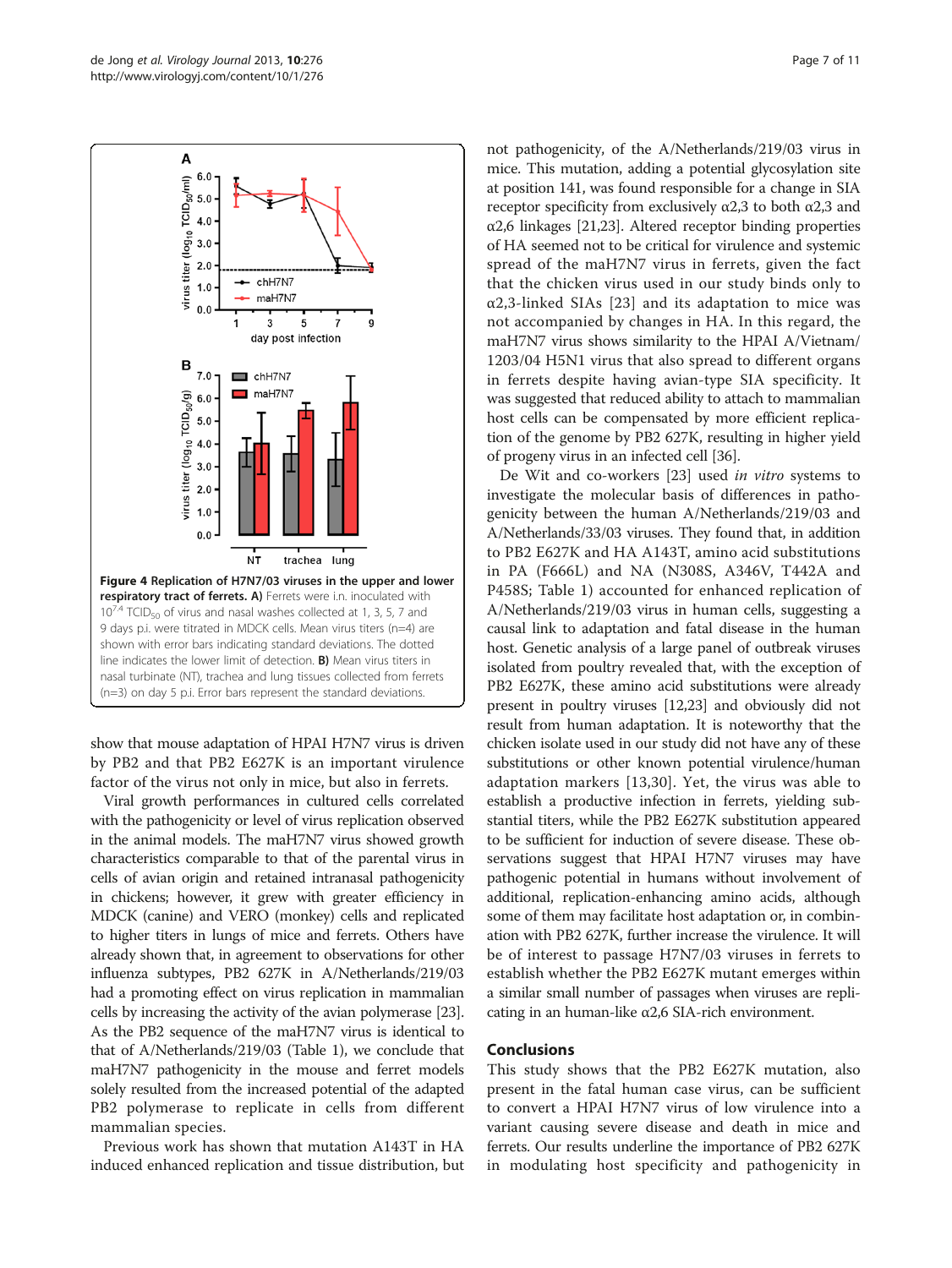<span id="page-7-0"></span>Table 3 Virus recovery from organ tissues of ferrets

| Virus  | Ferret | Virus titers in organs collected from ferrets on day 5 p.i. <sup><i>a</i></sup> |     |                 |                |     |     |                                       |                                 |                                 |                         |                 |                          |                                |
|--------|--------|---------------------------------------------------------------------------------|-----|-----------------|----------------|-----|-----|---------------------------------------|---------------------------------|---------------------------------|-------------------------|-----------------|--------------------------|--------------------------------|
|        |        | $NT^b$                                                                          | Tr  | L1 <sup>c</sup> | L <sub>2</sub> | L3  | L4  | lleum                                 | Jejun                           | Kidney                          | Liver                   | Spleen          | Heart                    | <b>Brain</b>                   |
| chH7N7 | #1     | 4.1                                                                             | 4.3 | 2.4             | 5.0            | 2.4 | 2.6 |                                       |                                 |                                 |                         |                 |                          |                                |
|        | #2     | nd                                                                              | 3.7 | 2.4             | 2.4            | 2.4 | 4.9 | $\hspace{1.0cm} \rule{1.5cm}{0.15cm}$ |                                 |                                 |                         |                 | $\overline{\phantom{0}}$ | 2.5                            |
|        | #3     | 3.2                                                                             | 2.7 | 4.8             | 4.7            | 2.4 | 3.2 |                                       |                                 |                                 |                         |                 |                          |                                |
| maH7N7 | #1     | 5.6                                                                             | 5.1 | 3.8             | 4.4            | 5.2 | 4.0 | $\overline{\phantom{m}}$              |                                 | -                               |                         |                 |                          |                                |
|        | #2     | 3.4                                                                             | 5.7 | 6.3             | 6.3            | 6.3 | 6.8 | 3.0                                   | 3.4                             | $\hspace{0.1mm}-\hspace{0.1mm}$ | 2.5                     | $\qquad \qquad$ | 2.7                      | 3.0                            |
|        | #3     | 3.2                                                                             | 5.7 | 6.2             | 7.0            | 7.4 | 5.9 | 2.7                                   | $\hspace{0.1mm}-\hspace{0.1mm}$ | 2.5                             | $\qquad \qquad \  \, -$ | 2.6             | 3.0                      | $\qquad \qquad \longleftarrow$ |
|        |        |                                                                                 |     |                 |                |     |     |                                       |                                 |                                 |                         |                 |                          |                                |

 $\mathrm{^{a}\!V}$ irus titers expressed as  $\log_{10}$  TCID<sub>50</sub> per gram tissue.

 $^{\circ}$ NT = nasal turbinate; Tr = trachea; Jejun = jejunum. c Lung tissues were sampled from left cranial (L1), right cranial (L2), left caudal (L3) and right caudal (L4) lobes.

nd = not determined;  $-$  = <2.4  $log_{10}$  TCID<sub>50</sub>/g.

mammals and emphasize the potential risk of HPAI H7N7 viruses for human health.

independent PCR reactions. For sequence alignments the SeqMan II software (DNAstar) was used.

# Methods

#### Cells and viruses

Madin-Darby canine kidney (MDCK) cells and VERO (African green monkey kidney) cells were cultured in Dulbecco minimal essential medium (DMEM) supplemented with 5% fetal bovine serum (FBS) and antibiotics. Quail myoblast (QM5) cells were cultured in QT35 complete medium (Life Technology) with the same supplements. The virus used in this study was A/ch/Netherlands/621557/03, an HPAI H7N7 virus isolated from chickens on the index farm of the outbreak in The Netherlands in 2003 [[32\]](#page-9-0). The virus was propagated in embryonated chicken eggs to produce a virus stock (designated chH7N7). All experimental work with HPAI virus was performed under BSL3 conditions in the high-containment unit of Central Veterinary Institute, Lelystad.

#### RNA isolation, RT-PCR amplification, and DNA sequencing

Viral RNA was isolated from allantoic fluid of infected chicken eggs using a High Pure Viral RNA kit (Roche) according to the manufacturer's protocol. cDNA was synthesized using Superscript II (Invitrogen) and amplified by PCR using Z-Taq polymerase (Takara Bio Inc.) and primers matching the noncoding sequence of each gene segment. The PCR products were excised from an agarose gel and then purified using a Zymoclean kit (Zymo Research) as indicated by the manufacturer. The cDNA of maH7N7 was sequenced by direct dideoxy-terminated cycle sequencing using BigDye terminator v1.1 sequencing kit (Applied Biosystems) and a 3130 genetic analyzer sequencer (Applied Biosystems). cDNAs of chH7N7 virus were produced by PCR, isolated and cloned into the pGEM-T vector (Promega). Sequences were determined by sequencing at least two different clones obtained from

#### Mouse experiments

Female, 7 to 9-week-old BALB/c mice were purchased from Charles River Laboratories. The chH7N7 virus was serially passaged by intranasal (i.n.) inoculation (50 μl) of groups of three mice, starting with a dose of  $10^5$  TCID<sub>50</sub>. After 4 days, the mice were euthanized; their lungs were pooled and homogenized in PBS to produce a 20% (w/v) suspension. The clarified suspension was used as inoculum in the next passage using again three mice. After each passage, a sample of the lung suspension was titrated in MDCK cells. Three extra mice were inoculated with the passage 3 (P3) lung homogenate and maintained to monitor the course of disease. Virus present in the lung homogenate of P3 was propagated in embryonated chicken eggs to produce a virus stock (designated maH7N7) for use in further experiments.

In the next experiment, the 50% mouse lethal dose  $(MLD_{50})$  was determined by inoculating four groups of 10 BALB/c mice (female, 7 weeks of age) with increasing doses of maH7N7 virus. For comparison, two other groups of 10 mice were inoculated with different doses of chH7N7 virus. Survival and body weights were recorded daily during 14 days.

# Chicken experiment

The pathogenicity of maH7N7 was determined in 5 SPF white Leghorn chickens (Charles River Laboratories) of 6 weeks of age. These birds were inoculated with 0.2 ml of diluted allantoic fluid (0.1 ml intranasally [IN] and 0.1 ml intratracheally [IT]) containing  $10^5$  TCID<sub>50</sub> of virus and observed daily for clinical signs over a period of 10 days. The birds received a score of 0 if they appeared normal, 1 if they were ill, 2 if they were severely ill and 3 if they were dead. The IN/IT pathogenicity index was calculated as the mean score per bird per observation.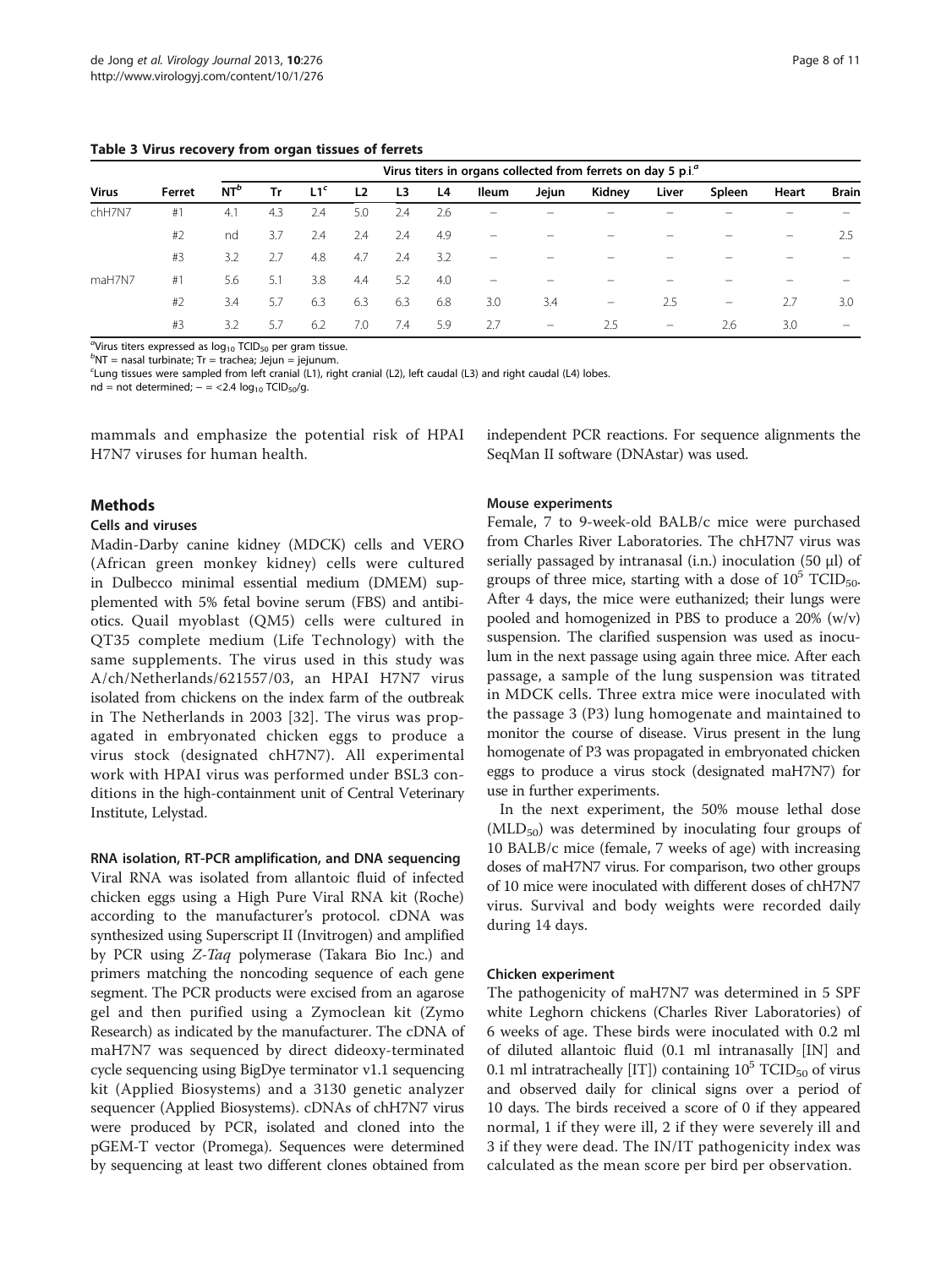#### Ferret experiment

For this experiment, 21 male ferrets of approximately one year of age were purchased from a local breeder. All ferrets had been tested seronegative for H7N7/03 influenza virus and circulating influenza A viruses, but possessed HI antibodies (ranging from 20 to 80) against circulating influenza B/Brisbane/60/2008 virus. After an acclimatization period of one week, groups of 7 ferrets were anaesthetized by intramuscular injection of medetomidine (0.1 mg/kg) and inoculated i.n. with  $10^{7.4}$  TCID<sub>50</sub> of virus (0.5 ml). As a negative control, one group received an equal volume of sterile allantoic fluid (mock infection). Five days later, three ferrets per group were sacrificed and examined for gross pathological lesions. Tissue samples were taken from the respiratory tract, lungs, visceral organs, heart and brain for histopathological and virological analyses. The remaining four animals were weighed daily and observed for signs of illness during 14 days p.i. Clinical signs were recorded using a scoring system ranging from 0 (absence of signs) to 3 (severe signs) for activity level [\[27\]](#page-9-0), sneezing, respiratory distress, neurological signs, nasal/ocular discharge and diarrhea. To assess virus shedding, nasal washes were collected on day 1, 3, 5, 7 and 9 p.i. as previously described [[37](#page-9-0)]. At the end of the study, all surviving animals were euthanized and bled. Sera were tested for the presence of antibodies by standard HI assay using 1% chicken red blood cells and 4 hemagglutinating units of the chH7N7 virus. Titers were expressed as the reciprocal of the highest serum dilution inhibiting agglutination. The animals were necropsied and the same tissue samples were taken as described above.

# Gross pathology and histopathological examination

The organs were examined macroscopically and lesions described. Gross lung lesions were recorded by indicating affected areas on a drawing representing all lung lobes. For histopathology, organ tissues were fixed in 10% neutral buffered formalin, embedded in paraffin and sectioned into 5 μm-slides. The sections were stained with hematoxylin-eosin and examined microscopically by a pathologist blinded to the treatment of the animals. The characteristics and degree of histopathological changes in the lungs were evaluated at 10x objective magnification in 4 to 6 slides per lung in 5 or 6 microscopic fields each and scored on a scale of 0 to 5 as follows:  $0 =$  absence of changes;  $1 =$  few inflammatory cells in <10% area in at least one microscopic field; 2–5 = alveolitis, bronchiolitis or (interstitial) pneumonia in <10%, 10-50%, 50-75% and 75-100% area, respectively, in at least one microscopic field.

# Virus titration

Nasal washes were clarified by low-speed centrifugation and the supernatants were stored at −70°C until analysis. Organ tissue samples were weighed, homogenized and diluted in phosphate buffered saline (PBS) or DMEM containing antibiotics to prepare 20% (w/v) suspensions. Clarified organ suspensions were either directly titrated or stored at −70°C before titrations were performed. Virus titers were determined by the end-point dilution method as described [[38](#page-9-0)]. Briefly, 10-fold serial dilutions of the samples were added to MDCK cell cultures. After two or three days of incubation at 37°C, the cells were permeabilized, fixed in 4% paraformaldehyde and subjected to immunoperoxidase staining [[39](#page-10-0)] using NP-specific monoclonal antibody HB65 (CVI, Lelystad). Virus titers were calculated according to Reed and Münch and expressed as 50% tissue culture infectious dose  $(TCID<sub>50</sub>)$ .

# Plaque assay

Confluent cell monolayers grown in 6-well plates were washed twice with PBS followed by inoculation with  $~50$ plaque forming units (PFU) of virus. At 2 h p.i., the inoculum was removed and the monolayers were covered with 2 ml culture medium containing 1% methylcellulose. After 7 days of incubation at 37°C, the cells were fixed and stained with a solution containing 0.1% (w/v) amido black, 12% acetic acid, 1.6% sodium acetate and 10% glycerol. After 30 min at room temperature, the overlay was removed, the cells were rinsed with aqua bidest and then air-dried. Plaque sizes (in mm<sup>2</sup>) were determined by measuring the x and y-axis of 15 (QM5 cells) or 20 (MDCK and VERO cells) randomly chosen plaques as described previously [\[40](#page-10-0)]. Differences in plaque size between maH7N7 and chH7N7 viruses were analyzed using the two-sample *t*-test. P values of  $< 0.05$  were considered statistically significant.

# Virus replication kinetics

Growth rates of the viruses were determined after infection of MDCK or QM5 cells with viruses at a multiplicity of infection (m.o.i) of 0.001 TCID $_{50}$  per cell. At 1 h p.i., the cells were washed once with PBS and 2 ml infection medium was added to the cells. Supernatants were collected after 8, 24, 32, 48, and 72 h of incubation at 37°C and titrated by end-point dilution in MDCK cells.

#### Ethics statement

All animal experiments were authorized by the Animal Ethics Committee of the Animal Sciences Group, part of Wageningen UR (approval numbers: 2007053, 2007189, 2008009 and 2010032) and conducted in accordance with the Dutch law for animal experimentations.

#### Competing interests

The authors declare that they have no competing interests.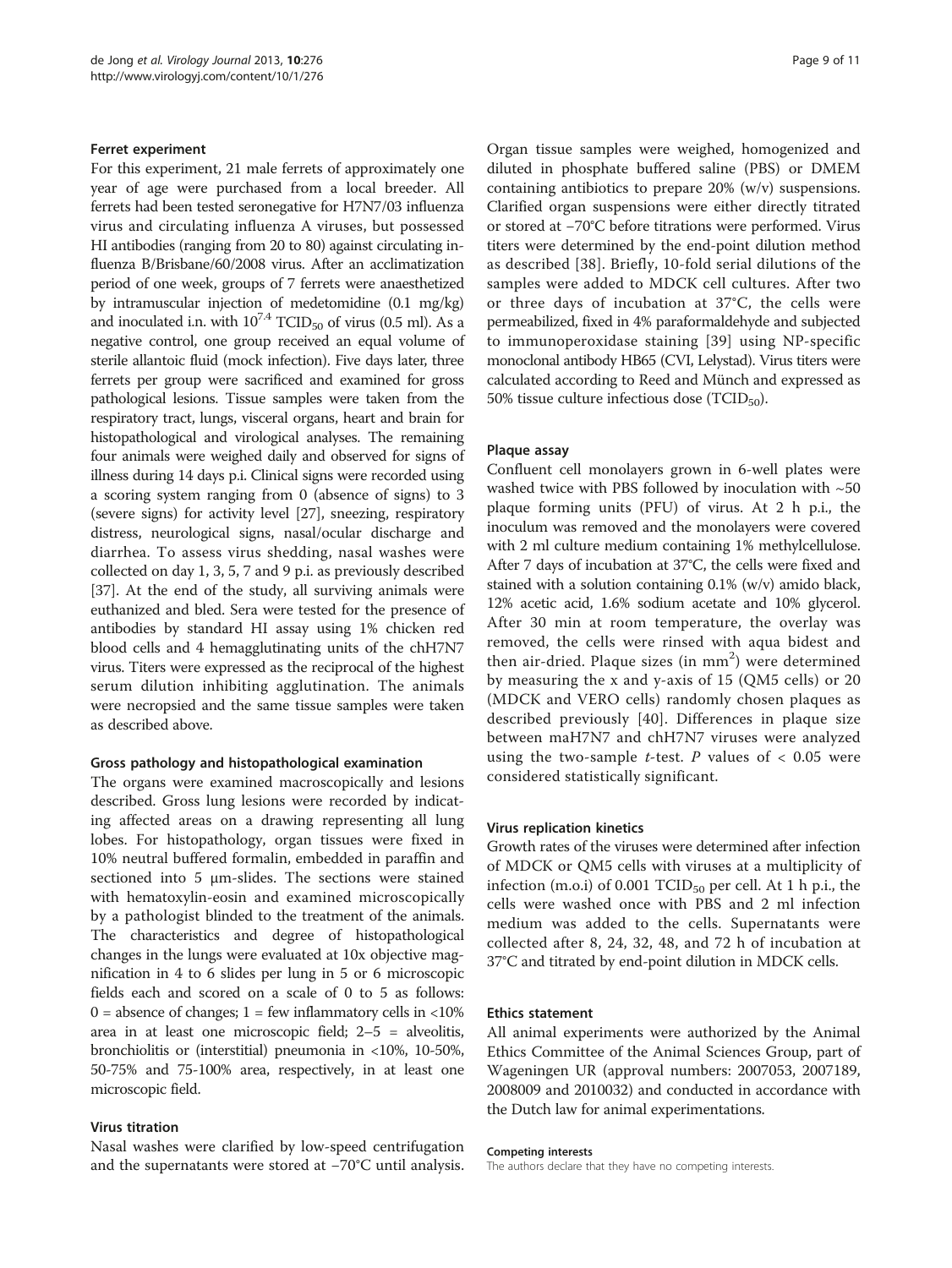#### <span id="page-9-0"></span>Authors' contributions

RJ and LC conceived and designed the study, analyzed the data and wrote the paper. EV, EBL, SR and OL performed the laboratory work. NSZ participated in the ferret experiment and analyzed the pathological data. All authors read and approved the final manuscript.

#### Acknowledgements

The authors would like to thank Francis Balk, Marieke van Es, Jet Kant, Ralph Kok and Rob Zwart for technical assistance, the staff of the animal facility for their help with the animal experiments, and Pieter Vereijken for statistical analysis. Seasonal influenza B/Brisbane/60/2008 virus was kindly provided by Dr. Adam Meijer from the National Institute for Public Health and the Environment, Netherlands.

#### Received: 16 May 2013 Accepted: 2 September 2013 Published: 5 September 2013

#### References

- 1. Senne DA, Panigrahy B, Kawaoka Y, Pearson JE, Süss J, Lipkind M, Kida H, Webster RG: Survey of the hemagglutinin (HA) cleavage site sequence of H5 and H7 avian influenza viruses: amino acid sequence at the HA cleavage site as a marker of pathogenicity potential. Avian Dis 1996, 40:425–437.
- 2. Klenk HD, Garten W: Host cell proteases controlling virus pathogenicity. Trends Microbiol 1994, 2:39–43.
- 3. Steinhauer DA: Role of hemagglutinin cleavage for the pathogenicity of influenza virus. Virology 1999, 258:1–20.
- 4. Gambaryan AS, Tuzikov AB, Piskarev VE, Yamnikova SS, Lvov DK, Robertson JS, Bovin NV, Matrosovich MN: Specification of receptor-binding phenotypes of influenza virus isolates from different hosts using synthetic sialylglycopolymers: non-egg-adapted human H1 and H3 influenza A and influenza B viruses share a common high binding affinity for 6'-sialyl(N-acetyllactosamine). Virology 1997, 232:345–350.
- Yao L, Korteweg C, Hsueh W, Gu J: Avian influenza receptor expression in H5N1-infected and noninfected human tissues. FASEB J 2008, 22:733–740.
- 6. Shinya K, Ebina M, Yamada S, Ono M, Kasai N, Kawaoka Y: Avian flu: influenza virus receptors in the human airway. Nature 2006, 440:435–436.
- 7. Subbarao K, Klimov A, Katz J, Regnery H, Lim W, Hall H, Perdue M, Swayne D, Bender C, Huang J, et al: Characterization of an avian influenza A (H5N1) virus isolated from a child with a fatal respiratory illness. Science 1998, 279:393–396.
- 8. Tscherne DM, García-Sastre A: Virulence determinants of pandemic influenza viruses. J Clin Invest 2011, 121:6-13.
- 9. Stegeman A, Bouma A, Elbers AR, de Jong MC, Nodelijk G, de Klerk F, Koch G, van Boven M: Avian influenza A virus (H7N7) epidemic in The Netherlands in 2003: course of the epidemic and effectiveness of control measures. J Infect Dis 2004, 190:2088–2095.
- 10. Koopmans M, Wilbrink B, Conyn M, Natrop G, van der Nat H, Vennema H, Meijer A, van Steenbergen J, Fouchier R, Osterhaus A, Bosman A: Transmission of H7N7 avian influenza A virus to human beings during a large outbreak in commercial poultry farms in the Netherlands. Lancet 2004, 363:587–593.
- 11. Fouchier RA, Schneeberger PM, Rozendaal FW, Broekman JM, Kemink SA, Munster V, Kuiken T, Rimmelzwaan GF, Schutten M, Van Doornum GJ, et al: Avian influenza A virus (H7N7) associated with human conjunctivitis and a fatal case of acute respiratory distress syndrome. Proc Natl Acad Sci USA 2004, 101:1356–1361.
- 12. Bataille A, van der Meer F, Stegeman A, Koch G: Evolutionary analysis of inter-farm transmission dynamics in a highly pathogenic avian influenza epidemic. PLoS Pathog 2011, 7:e1002094.
- 13. Jonges M, Bataille A, Enserink R, Meijer A, Fouchier RA, Stegeman A, Koch G, Koopmans M: Comparative analysis of avian influenza virus diversity in poultry and humans during a highly pathogenic avian influenza A (H7N7) virus outbreak. J Virol 2011, 85:10598–10604.
- 14. Huang TS, Palese P, Krystal M: Determination of influenza virus proteins required for genome replication. J Virol 1990, 64:5669–5673.
- Labadie K, Dos Santos Afonso E, Rameix-Welti MA, van der Werf S, Naffakh N: Host-range determinants on the PB2 protein of influenza A viruses control the interaction between the viral polymerase and nucleoprotein in human cells. Virology 2007, 362:271–282.
- 16. Chen GW, Chang SC, Mok CK, Lo YL, Kung YN, Huang JH, Shih YH, Wang JY, Chiang C, Chen CJ, Shih SR: Genomic signatures of human versus avian influenza A viruses. Emerg Infect Dis 2006, 12:1353–1360.
- 17. Subbarao EK, London W, Murphy BR: A single amino acid in the PB2 gene of influenza A virus is a determinant of host range. J Virol 1993, 67:1761–1764.
- 18. Hatta M, Gao P, Halfmann P, Kawaoka Y: Molecular basis for high virulence of Hong Kong H5N1 influenza A viruses. Science 2001, 293:1840–1842.
- 19. Shinya K, Hamm S, Hatta M, Ito H, Ito T, Kawaoka Y: PB2 amino acid at position 627 affects replicative efficiency, but not cell tropism, of Hong Kong H5N1 influenza A viruses in mice. Virology 2004, 320:258-266.
- 20. Wang J, Sun Y, Xu Q, Tan Y, Pu J, Yang H, Brown EG, Liu J: Mouse-adapted H9N2 influenza A virus PB2 protein M147L and E627K mutations are critical for high virulence. PLoS One 2012, 7:e40752.
- 21. Munster VJ, de Wit E, van Riel D, Beyer WE, Rimmelzwaan GF, Osterhaus AD, Kuiken T, Fouchier RA: The molecular basis of the pathogenicity of the Dutch highly pathogenic human influenza A H7N7 viruses. J Infect Dis 2007, 196:258-265.
- 22. Belser JA, Lu X, Maines TR, Smith C, Li Y, Donis RO, Katz JM, Tumpey TM: Pathogenesis of avian influenza (H7) virus infection in mice and ferrets: enhanced virulence of Eurasian H7N7 viruses isolated from humans. J Virol 2007, 81:11139–11147.
- 23. de Wit E, Munster VJ, van Riel D, Beyer WE, Rimmelzwaan GF, Kuiken T, Osterhaus AD, Fouchier RA: Molecular determinants of adaptation of highly pathogenic avian influenza H7N7 viruses to efficient replication in the human host. J Virol 2010, 84:1597-1606.
- 24. Belser JA, Szretter KJ, Katz JM, Tumpey TM: Use of animal models to understand the pandemic potential of highly pathogenic avian influenza viruses. Adv Virus Res 2009, 73:55–97.
- 25. van Riel D, Munster VJ, de Wit E, Rimmelzwaan GF, Fouchier RA, Osterhaus AD, Kuiken T: Human and avian influenza viruses target different cells in the lower respiratory tract of humans and other mammals. Am J Pathol 2007, 171:1215–1223.
- 26. Matsuoka Y, Lamirande EW, Subbarao K: The ferret model for influenza. Curr Protoc Microbiol 2009, 13:15G.2.1–15G.2.29.
- 27. Reuman PD, Keely S, Schiff GM: Assessment of signs of influenza illness in the ferret model. J Virol Methods 1989, 24:27–34.
- 28. Ward AC: Virulence of influenza A virus for mouse lung. Virus Genes 1997, 14:187–194.
- 29. Brown EG, Liu H, Kit LC, Baird S, Nesrallah M: Pattern of mutation in the genome of influenza A virus on adaptation to increased virulence in the mouse lung: identification of functional themes. Proc Natl Acad Sci U S A 2001, 98:6883–6888.
- 30. Gabriel G, Dauber B, Wolff T, Planz O, Klenk HD, Stech J: The viral polymerase mediates adaptation of an avian influenza virus to a mammalian host. Proc Natl Acad Sci U S A 2005, 102:18590–18595.
- 31. Ilyushina NA, Khalenkov AM, Seiler JP, Forrest HL, Bovin NV, Marjuki H, Barman S, Webster RG, Webby RJ: Adaptation of pandemic H1N1 influenza viruses in mice. J Virol 2010, 84:8607–8616.
- 32. van der Goot JA, Koch G, de Jong MC, van Boven M: Quantification of the effect of vaccination on transmission of avian influenza (H7N7) in chickens. Proc Natl Acad Sci U S A 2005, 102:18141–18146.
- 33. Antin PB, Ordahl CP: Isolation and characterization of an avian myogenic cell line. Dev Biol 1991, 143:111–121.
- 34. Park CH, Ishinaka M, Takada A, Kida H, Kimura T, Ochiai K, Umemura T: The invasion routes of neurovirulent A/Hong Kong/483/97 (H5N1) influenza virus into the central nervous system after respiratory infection in mice. Arch Virol 2002 147:1425-1436
- 35. Maines TR, Lu XH, Erb SM, Edwards L, Guarner J, Greer PW, Nguyen DC, Szretter KJ, Chen LM, Thawatsupha P, et al: Avian influenza (H5N1) viruses isolated from humans in Asia in 2004 exhibit increased virulence in mammals. J Virol 2005, 79:11788–11800.
- 36. Salomon R, Franks J, Govorkova EA, Ilyushina NA, Yen HL, Hulse-Post DJ, Humberd J, Trichet M, Rehg JE, Webby RJ, et al: The polymerase complex genes contribute to the high virulence of the human H5N1 influenza virus isolate A/Vietnam/1203/04. J Exp Med 2006, 203:689–697.
- 37. Zitzow LA, Rowe T, Morken T, Shieh WJ, Zaki S, Katz JM: Pathogenesis of avian influenza A (H5N1) viruses in ferrets. J Virol 2002, 76:4420-4429.
- 38. Killington RA, Stokes A, Hierholzer JC: Virus isolation and quantitation. In Virology methods manual (Mahy BWJ, Kangro HO eds.). London: Academic Press; 1996.